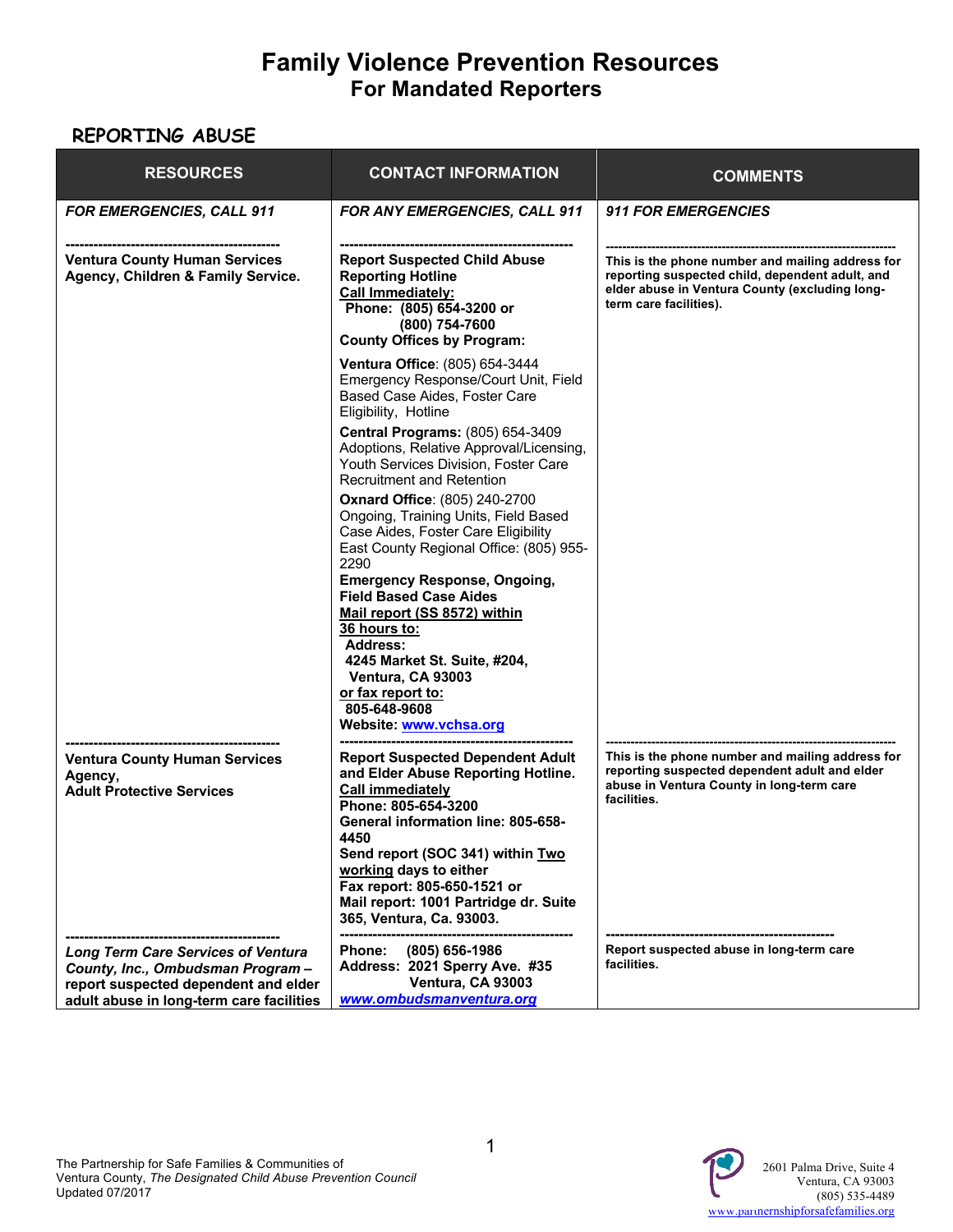| <b>Abuse Reporting Forms</b>            | <b>CHILD ABUSE REPORTING FORMS</b><br>(SS8572)<br>www.caag.state.ca.us<br>Phone: (916) 227-3285<br><b>OTHER CHILD ABUSE FORMS: 900.</b><br>923. OR 925 download from Office of<br><b>Emergency Services</b><br>www.oag.ca.gov<br>ELDER AND DEPENDENT ADULT<br><b>ABUSE REPORTING FORMS</b><br>(SOC341)<br>www.cdss.ca.gov | Send completed copy to the agency you reported<br>to (above). |
|-----------------------------------------|---------------------------------------------------------------------------------------------------------------------------------------------------------------------------------------------------------------------------------------------------------------------------------------------------------------------------|---------------------------------------------------------------|
| <b>Childhelp USA® -- National Abuse</b> | Phone: (916) 371-1974<br>www.childhelp.org                                                                                                                                                                                                                                                                                | National child abuse reporting hotline.                       |
| <b>Reporting Hotline</b>                | Phone: (800) 422-4453                                                                                                                                                                                                                                                                                                     |                                                               |

### **VENTURA COUNTY RESOURCES**

| <b>RESOURCES</b>                                                                                                                                                                                                     | <b>CONTACT INFORMATION</b>                                                                                                                       | <b>COMMENTS</b>                                                                                                                                                                                                                                                                                                                             |
|----------------------------------------------------------------------------------------------------------------------------------------------------------------------------------------------------------------------|--------------------------------------------------------------------------------------------------------------------------------------------------|---------------------------------------------------------------------------------------------------------------------------------------------------------------------------------------------------------------------------------------------------------------------------------------------------------------------------------------------|
| The Ventura County Information and<br><b>Referral Hotline 2-1-1</b>                                                                                                                                                  | Just dial 211.<br>If using a cell phone, dial 1-800-339-<br>9597.<br>www.211ventura.org                                                          | Provides referrals to various resources and social<br>services.                                                                                                                                                                                                                                                                             |
| The Partnership for Safe Families &<br><b>Communities of Ventura County, The</b><br><b>Designated Child Abuse Prevention</b><br><b>Council</b><br>(Mandated Reporter Training Materials<br>available for check -out) | (805) 535-4489<br>Mail: 2601 Palma Drive, Suite 4,<br>Ventura CA 93003<br>Web:<br>www.partnershipforsafefamiles.org                              | <b>Collaborative of organizations and individuals</b><br>providing coordination, education, networking,<br>and resource referrals for across-the-lifespan<br>family and community violence prevention.                                                                                                                                      |
| <b>Aspiranet</b>                                                                                                                                                                                                     | Phone: (805) 289-0120<br>Fax: (805) 289-0130<br>5284 Adolfo Rd., Suite 100,<br>Camarillo, CA 93012<br>Web: www.aspiranet.org                     | Foster care and adoption services, ranging from<br>family support to emergency, short-term, long-term<br>foster care, family reunification, and adoption.                                                                                                                                                                                   |
| <b>Child Development Resources of</b><br><b>Ventura County (CDR)</b>                                                                                                                                                 | Phone: (805) 485-7878<br>Mail: 221 E. Ventura Blvd.<br><b>Oxnard, CA 93036</b><br>Web:<br>www.childdevelopmentresources.org                      | Child Care Resource & Referrals, Head Start and<br>Early Head Start Programs. All children, including<br>those with special needs and at risk of abuse<br>and/or neglect, benefit from delivery of<br>comprehensive developmental services. CDR<br>assists families in their effort to improve the<br>condition and quality of family life. |
| <b>District Attorney's Office, Crime</b><br>Victim's Assistance Program                                                                                                                                              | 800 S. Victoria Ave., Room 314<br>Ventura, CA 93009<br>Phone (805) 654-3622<br>Web: www.vcdistrictattorney.com                                   | Provides support for victims of crime, court<br>accompaniment, assistance with restraining<br>orders, resources and referrals.                                                                                                                                                                                                              |
| <b>First 5 Ventura County</b><br><b>Includes Neighborhoods for Learning</b><br>throughout the county.                                                                                                                | Phone: (805) 648-9990<br>Fax: (805) 653-2358<br>Web: www.first5ventura.org                                                                       | Early childhood development programs for<br>children 0-5 under California Proposition 10,<br>Children and Families Act of 1998.                                                                                                                                                                                                             |
| <b>Kids &amp; Families Together</b>                                                                                                                                                                                  | Phone: (805) 643-1446<br>Fax: (805) 643-0271<br>Mail: 4001 Mission Oaks Blvd.,<br>Suite P., Camarillo, Ca. 93012<br>Web: www.kidsandfamilies.org | Non-profit support, education, and counseling<br>resource center that provides services for foster,<br>kinship, and adoptive families for the preservation<br>of families and the physical, emotional, and mental<br>health of the children in their care.                                                                                  |
| <b>Interface Children &amp; Family Services</b>                                                                                                                                                                      | Phone: (805) 485-6114<br>Mail: 4001 Mission Oaks Blvd.,<br>Suite I, Camarillo, Ca. 93012<br>Web: www.icfs.org                                    | Family services and includes Blue Book (by<br>Interface) with comprehensive directory of health<br>and human services throughout Ventura County is<br>available online at www.211ventura.org                                                                                                                                                |
| The Coalition for Family Harmony                                                                                                                                                                                     | Phone: (805) 983-6014<br>Fax: (805) 983-6240<br>Mail: 1030 N. Ventura Road<br><b>Oxnard, CA 93030</b><br>Web: www.thecoalition.org               | Bilingual and bicultural family agency offering<br>direct services, prevention, training and treatment<br>for all people affected by domestic violence and<br>sexual assault: victims, perpetrators, family<br>members and especially children.                                                                                             |

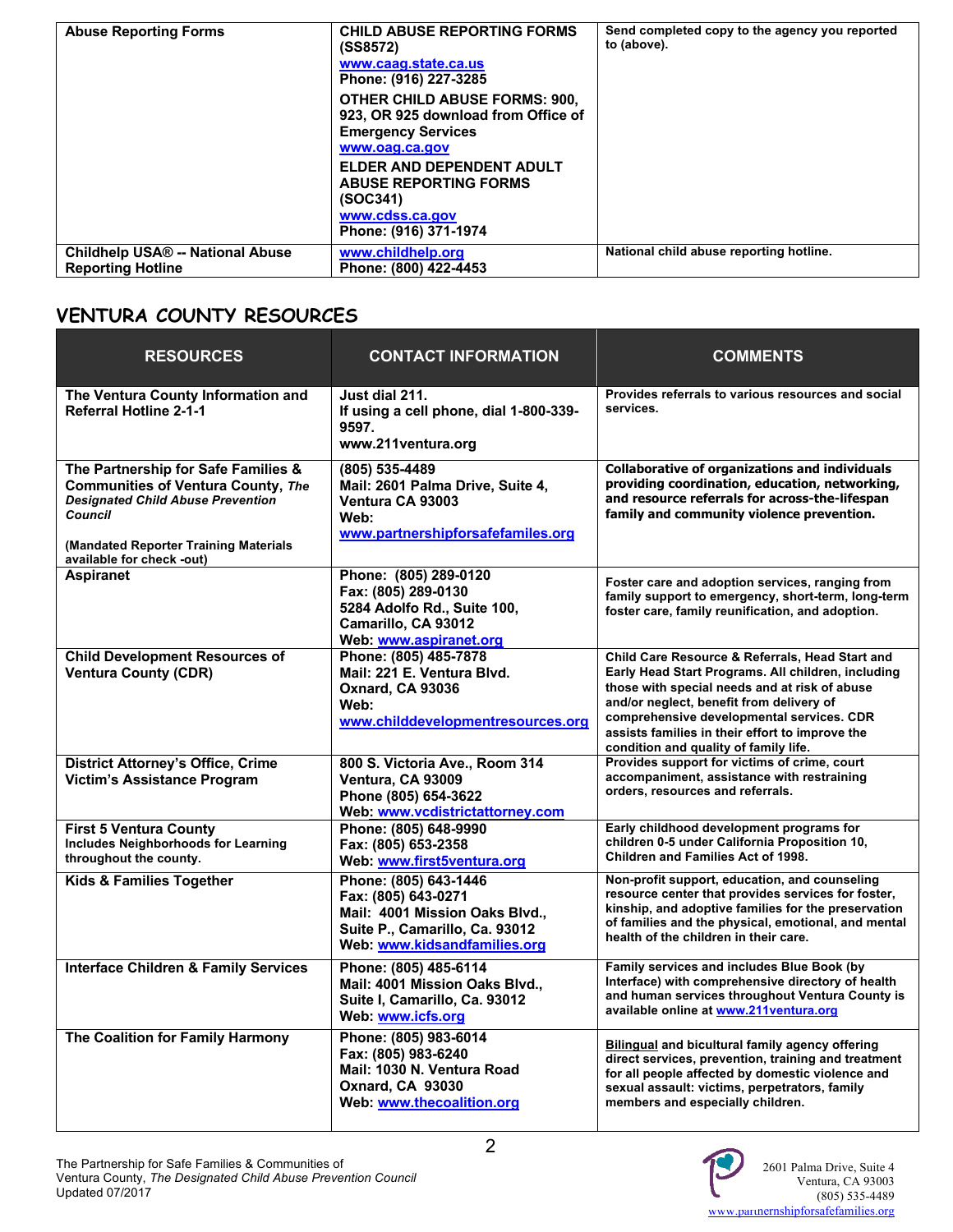|                                                                                 | 24-Hour Crisis Hotline: (805) 656-<br>1111<br><b>Bilingual Hotline: (800) 300-2181</b>                       |                                                                                                                                                                                                                                                                                                           |
|---------------------------------------------------------------------------------|--------------------------------------------------------------------------------------------------------------|-----------------------------------------------------------------------------------------------------------------------------------------------------------------------------------------------------------------------------------------------------------------------------------------------------------|
| <b>Tri-counties Regional Center</b>                                             | 2220 E. Gonzales, Ste. 210<br><b>Oxnard, 93036</b><br>805-485-3177<br>www.tri-counties.org                   | Diagnostic and case management services for<br>those with substantial handicapping<br>developmental disabilities.                                                                                                                                                                                         |
| <b>Ventura County Adult Abuse</b><br><b>Prevention Council</b>                  | <b>Contact: Melanie Farber</b><br>Phone: (805) 389-0997.<br>Mail: P.O. Box 3373<br><b>Ventura, Ca. 93003</b> | Collaborative organization to prevent abuse of<br>elders and dependent adults.                                                                                                                                                                                                                            |
| Ventura County Behavioral Health -<br><b>Older Adult Mental Health Services</b> | 4258 Telegraph Rd. Ventura 93003<br>805-477-5760                                                             | Senior mental health Services provides support for<br>persons 60 years of age and older who are<br>diagnosed with a serious mental illness.                                                                                                                                                               |
| <b>Ventura County Parents With</b><br><b>Purpose/Parent Leadership Council</b>  | Helpline (805) 384-1555                                                                                      | Parents with prior involvement in the child welfare<br>system in conjunction with Ventura County<br>Children & Family Services staff provide support<br>for families involved in the child welfare system.<br>Parent Leaders serve on a telephone helpline.<br>Services available in English and Spanish. |
| <b>Ventura County Safe Harbor</b>                                               | West: (805) 641-4430<br>East: (805) 579-6911                                                                 | Information about coordinated investigations of<br>child physical abuse and child and adult sexual<br>assault cases.                                                                                                                                                                                      |
| <b>Ventura County Financial Abuse</b><br><b>Specialist Team (FAST)</b>          | <b>Contact: Julia Wysong, Coordinator</b><br>Phone: (805) 657-7960<br>E-mail: Julia@seniorconcerns.org       | Facilitates services of elder and dependent adult<br>financial abuse prevention.                                                                                                                                                                                                                          |

## **STATE RESOURCES**

| <b>RESOURCES</b>                                                                                                                                                                                                                                                  | <b>CONTACT INFORMATION</b>                                                                                                                                  | <b>COMMENTS</b>                                                                                                                                                                                                                                                                                                                                                                                                                                     |
|-------------------------------------------------------------------------------------------------------------------------------------------------------------------------------------------------------------------------------------------------------------------|-------------------------------------------------------------------------------------------------------------------------------------------------------------|-----------------------------------------------------------------------------------------------------------------------------------------------------------------------------------------------------------------------------------------------------------------------------------------------------------------------------------------------------------------------------------------------------------------------------------------------------|
| <b>California Department of Social</b><br><b>Services</b>                                                                                                                                                                                                         | Phone: (916) 651-6960, The Office of<br><b>Child Abuse Prevention</b><br>Phone: (916) 371-1974, Social<br><b>Services Warehouse</b><br>Web: www.cdss.ca.gov | <b>Child Abuse Prevention Resources, Order</b><br>materials from The Office of Child Abuse<br>Prevention. For larger orders contact the Social<br>Services Warehouse. Materials may be copied and<br>distributed as needed.<br>• The California Child Abuse and Neglect<br><b>Reporting Law-Issues and Answers for</b><br><b>Mandated Reporters, 2003</b><br>• Child Abuse Reportingand you-what happens<br>after a report is made?, 1999 (PUB 129) |
| <b>California Laws</b>                                                                                                                                                                                                                                            | Web: www.leginfo.legislative.ca.gov                                                                                                                         | Search by subject or number. For Reporting Act<br>begin with P.C. 11164                                                                                                                                                                                                                                                                                                                                                                             |
| <b>California Legislative Updates</b>                                                                                                                                                                                                                             | Web: www.leginfo.legislative.ca.gov                                                                                                                         | Search by subject, author, or bill #. For Reporting<br>Act begin with P.C. 11164                                                                                                                                                                                                                                                                                                                                                                    |
| <b>Child Abuse Mandated Reporter</b><br><b>Training-California</b><br><b>Chadwick Center for Children and</b><br>Families, Rady Children's Hospital,<br><b>San Diego</b><br><b>Funded by California's Department of</b><br>Social Services, Office of Child Abuse | Web:<br>www.mandatedreporterca.com                                                                                                                          | Child abuse prevention resources. Also, free online<br>child abuse mandated reporter training: general in<br>English and Spanish, specific for child care<br>workers, clergy, educators pre/post licensed<br>MFTs/LCSWs, probation officers, caregivers, and<br>professionals serving children with developmental<br>disabilities.                                                                                                                  |
| <b>Prevention</b><br>Prevent Child Abuse - California.<br><b>Child Abuse Prevention Center</b>                                                                                                                                                                    | Mail: 4700 Roseville Road, Suite 102<br>North Highlands, CA 95660<br>Phone: (916) 244-1945<br>www.thecapcenter.org                                          | Statewide leadership and advocacy on behalf of<br>individuals/organizations working to prevent child<br>abuse/neglect.                                                                                                                                                                                                                                                                                                                              |